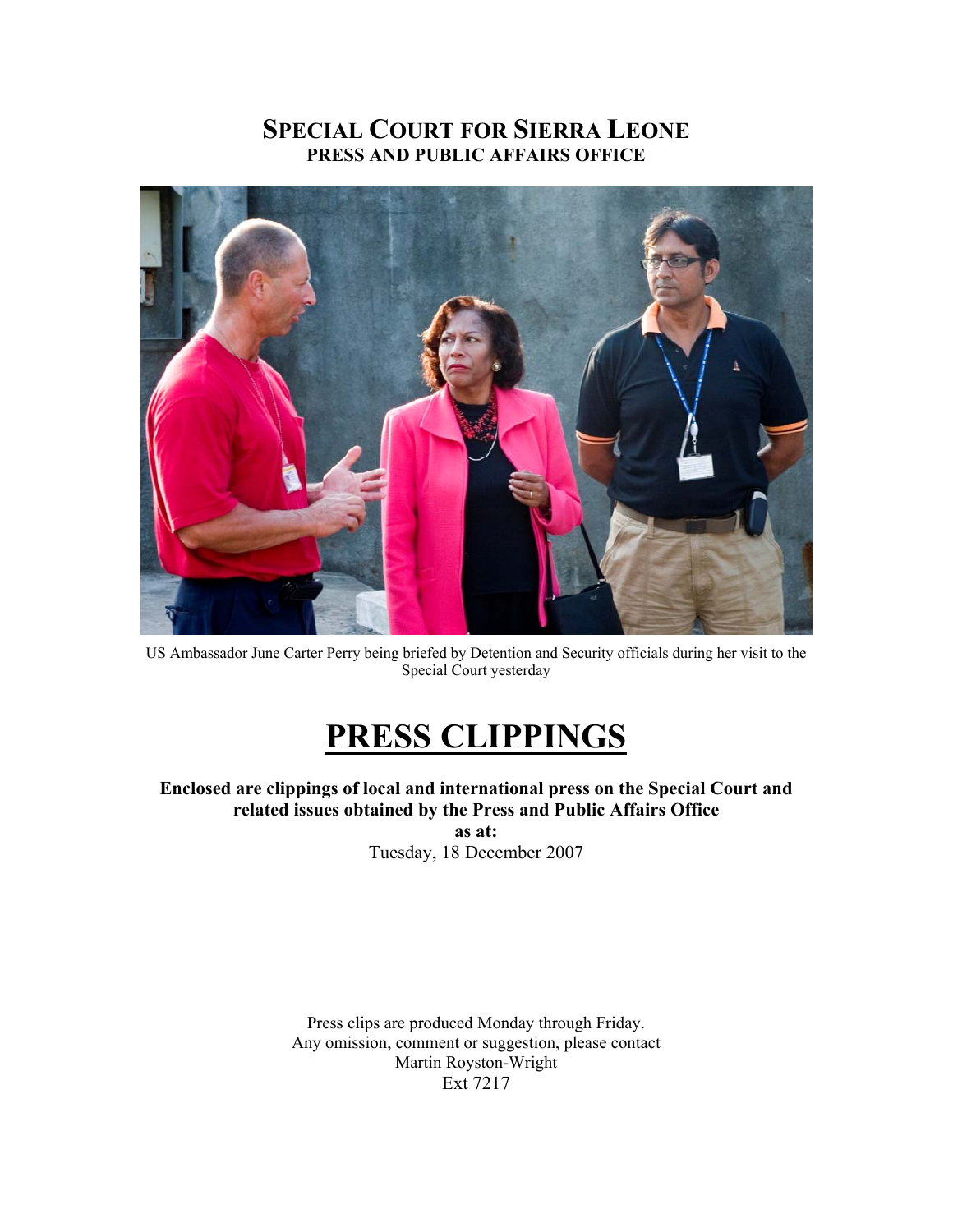| <b>Local News</b>                                                         |           |
|---------------------------------------------------------------------------|-----------|
| Kamajors Declare for Ernest in Bo / The Exclusive                         | Page 3    |
| <b>International News</b>                                                 |           |
| Genocide / Crimes of War                                                  | Pages 4-7 |
| UNMIL Public Information Office Complete Media Summaries / UNMIL          | Pages 8-9 |
| UN Peacebuilding Fund to Spend \$15 Million On Projects / UN News Service | Page 10   |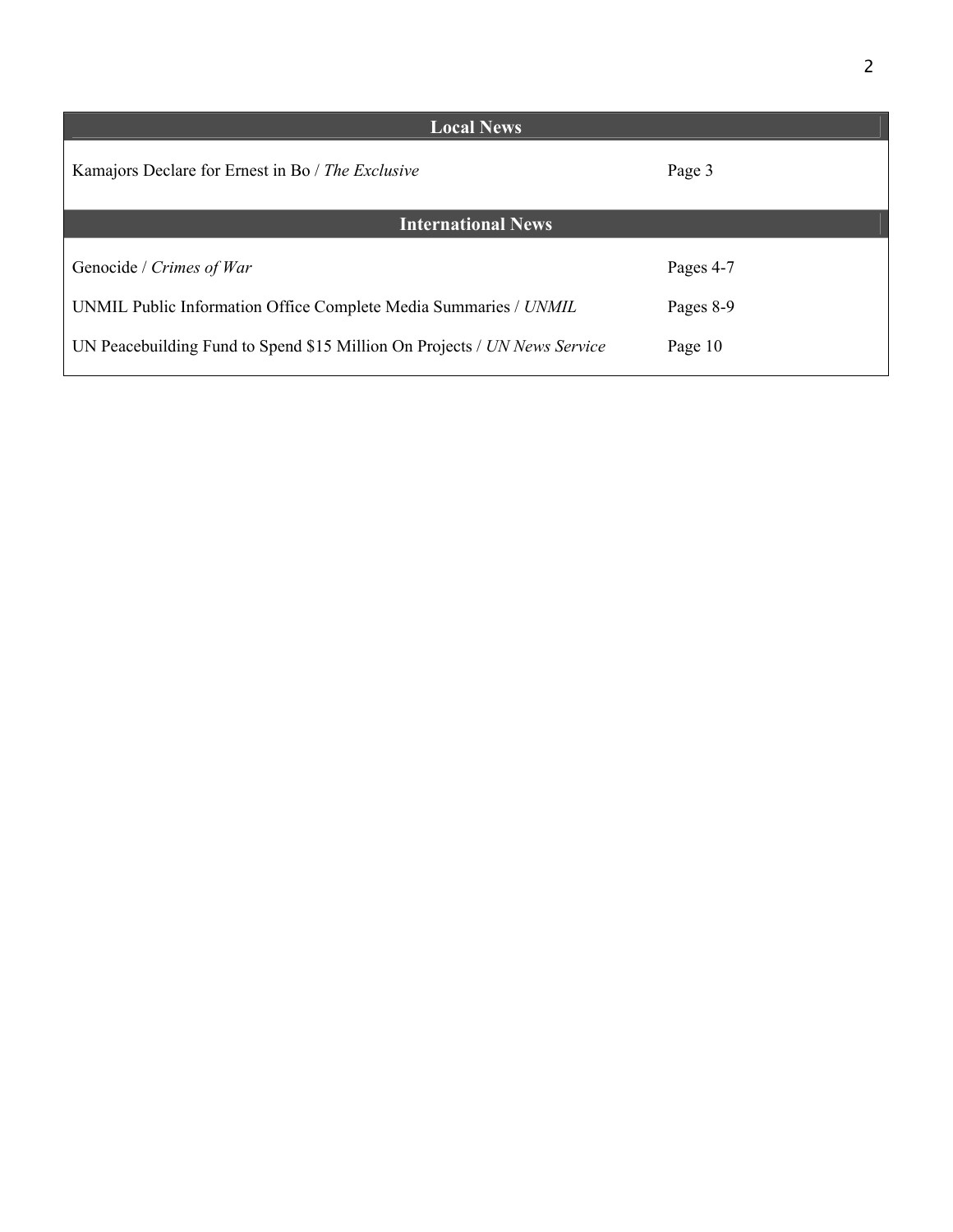The E xclusive Tuesday, 18 December 2007

# Kamajors Declare For Ernest In Bo

By Abdul Malik Sesay Ex-Civil Defence Force, the Kamajors numbering over five hundred from the fifty two (52) chiefdoms in the Southern Province last Friday pledged their support for President Ernest Bai Koroma and his government at an impressive ceremony held at the Bo Presidential Lodge.

Speaking on behalf of the Kamajors, their leader Dr. Foday Mansaray commended President Koroma for recognizing them. He said since 1996 all the Kamajors in the south were active supporters of the Sierra Leone Peoples Party (SLPP) but that they have now turned their allegiance to the APC due to what he referred to as the dynamic leadership of President Koroma.

Dr. Mansaray noted that majority of the ex-fighters are farmers and called on the government to intensify the agriculture policy of food sufficiency.

The Kamajors appealed to President Koroma to help them find candidates in the forth coming local council elections.

The Secretary General of the Kamajors Bockarie Bundeh Kamara emphasized that the CDF will support any government that is democratically elected.

The Kamajor scribed prevailed on President Koroma to advocate the unconditional release of their colleagues Moinina **Fofana and Alie Kondowa** who are serving jail term at the Special Court for Sierra Leone.

**Responding, President** said the Koroma Kamajors came into existence because of the love they had for their people and they believe they had for the rule of law and democracy.

He pointed out that they have an obligation and responsibility not to forget their national coordinator, late Chief Sam Hinga Norman.

He urged his audience to work together with the APC to fight poverty which has destroyed the fabrics of our society.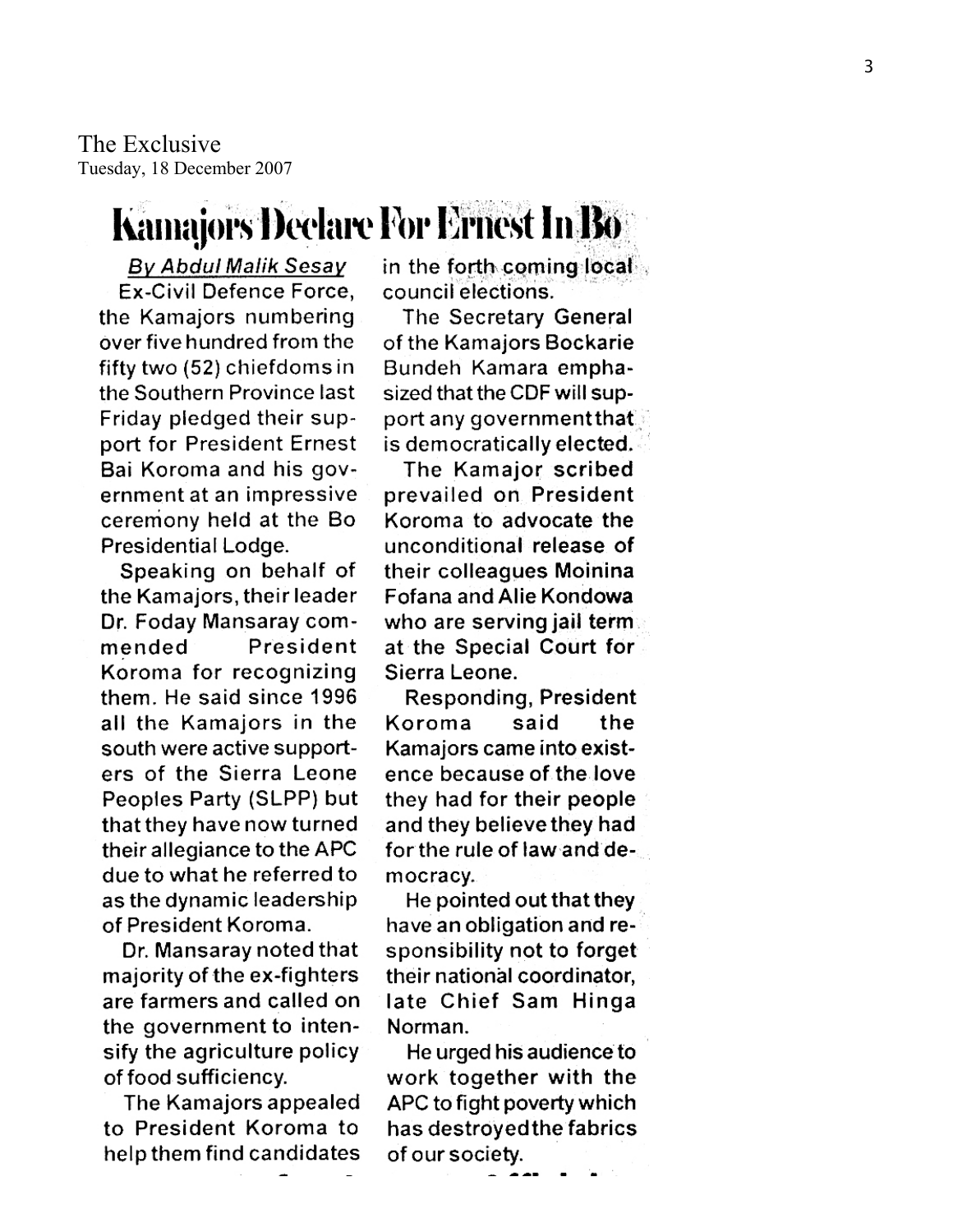## Crimes of War December 2007

#### **Genocide**

By Diane F. Orentlicher

Invoked with a frequency, familiarity, and reverence rarely associated with instruments of law, the 1948 Convention on the Prevention and Punishment of the Crime of Genocide has come to embody the conscience of humanity.

Its moral force is surely ironic. For the record of the Genocide Convention since its adoption has been notable above all for States' nearly wholesale failure to enforce its terms.

Although the treaty envisages (but does not require) the creation of

an international court to punish genocide, forty-five years passed before the first international criminal tribunal was established. Its jurisdiction was limited to crimes, including genocide, committed in the former Yugoslavia since 1991. A similar, more circumscribed, tribunal was created for Rwanda one year later. It was not until September 2, 1998—a half-century after the United Nations General Assembly adopted the Genocide Convention—that the first verdict interpreting the convention was rendered by an international tribunal following a trial (one other defendant had previously pleaded guilty to genocide). On that day the Rwanda Tribunal found Jean-Paul Akayesu guilty on nine counts for his role in the 1994 Rwandan genocide.

Nor did any State bring a case under the Genocide Convention to the World Court until 1993, and this was scarcely a milestone in international enforcement efforts. The case was brought by a State that had endured genocidal crimes—Bosnia-Herzegovina—against a State allegedly responsible—the former Yugoslavia—and not by other States determined to enforce the law of universal conscience on behalf of desperate victims beyond their borders.

To the contrary, when those same crimes were being committed—and gruesomely portrayed in the daily media—legal experts in the U.S. government were asked, in the words of a former State Department lawyer, "to perform legal gymnastics to avoid calling this genocide." And as Rwandan Hutus slaughtered hundreds of thousands of Tutsis, the Clinton administration instructed its spokespeople not to describe what was happening as genocide lest this "inflame public calls for action," according to the New York Times. Instead, the State Department and National Security Council reportedly drafted guidelines instructing government spokespeople to say that "acts of genocide may have occurred" in Rwanda.

Five decades of nonenforcement have left the Genocide Convention's core terms shrouded in considerable ambiguity, making it that much easier for recalcitrant politicians to equivocate. (Such equivocations nonetheless fly in the face of the convention, which requires States parties not only to punish genocide—a measure that does demand legal certainty—but also to prevent and repress the crime—action that by its nature must not await the certain knowledge that genocide has occurred.)

The definition of genocide set forth in the Genocide Convention is authoritative and has been incorporated verbatim in the statutes of the Yugoslavia and Rwanda tribunals as well as that of a permanent International Criminal Court (ICC) that will be created after sixty states have ratified the statute adopted in Rome in July 1998. After affirming that genocide is a crime under international law whether committed in time of peace or war, the 1948 convention defines genocide as "any of the following acts committed with intent to destroy, in whole or in part, a national, ethnical, racial or religious group, as such: killing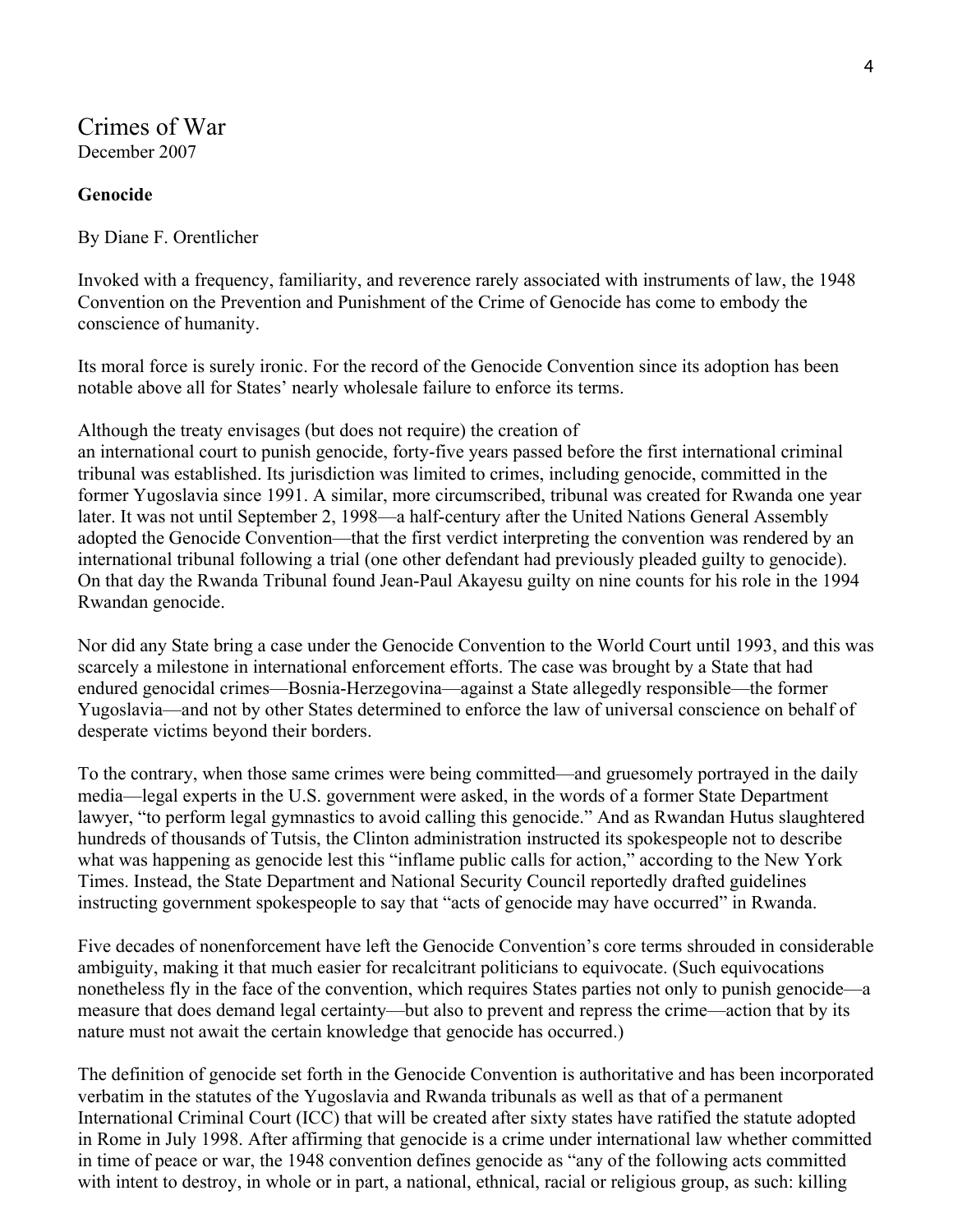members of the group; causing serious bodily or mental harm to members of the group; deliberately inflicting on the group conditions of life calculated to bring about its physical destruction in whole or in part; imposing measures intended to prevent births within the group; forcibly transferring children of the group to another group."

In the 1948 convention, then, the crime of genocide has both a physical element—comprising certain enumerated acts, such as killing members of a racial group—and a mental element—those acts must have been committed with the intent to destroy, in whole or in part, a national, ethnic, racial, or religious group "as such." In its verdict in the Akayesu case, the Rwanda Tribunal found that the systematic rape of Tutsi women in Taba Province constituted the genocidal act of "causing serious bodily or mental harm to members of the [targeted] group."

In addition to the crime of genocide itself, the 1948 convention provides that the following acts shall be punishable: conspiracy to commit genocide, direct and public incitement to commit genocide, attempt to commit genocide, and complicity in genocide.

What was left out of the convention is as important as what was included. Although earlier drafts of the convention listed political groups among those covered by the intent requirement, this category was omitted during final drafting stages. Too many governments, it seemed, would be vulnerable to the charge of genocide if deliberate destruction of political groups fell within the crime's compass.

Also excluded was the concept of cultural genocide—destroying a group through forcible assimilation into the dominant culture. The drafting history makes clear that the 1948 convention was meant to cover physical destruction of a people; the sole echo of efforts to include the notion of cultural extermination is the convention's reference to forcibly transferring children of a targeted group to another group.

In this and other respects the conventional definition of genocide is narrower than the conception of Polish scholar Raphael Lemkin, who first proposed at an international conference in 1933 that a treaty be created to make attacks on national, religious, and ethnic groups an international crime. Lemkin, who served in the U.S. War Department, fashioned the term genocide from the Greek word genos, meaning race or tribe, and the Latin term for killing, cide. (In his 1944 book, Axis Rule in Occupied Europe, Lemkin noted that the same idea could also come from the term "ethnocide, consisting of the Greek word 'ethnos'—nation and the Latin word 'cide.' ")

Although Lemkin's conception included the physical extermination of targeted groups, this was, in his view, only the most extreme technique of genocide:

"By 'genocide' we mean the destruction of an ethnic group . . . . Generally speaking, genocide does not necessarily mean the immediate destruction of a nation, except when accomplished by mass killings of all members of a nation. It is intended rather to signify a coordinated plan of different actions aiming at the destruction of essential foundations of the life of national groups, with the aim of annihilating the groups themselves. The objectives of such a plan would be disintegration of the political and social institutions, of culture, language, national feelings, religion, and the economic existence of national groups, and the destruction of the personal security, liberty, health, dignity, and even the lives of the individuals belonging to such groups . . ..

"Genocide has two phases: one, destruction of the national pattern of the oppressed group; the other, the imposition of the national pattern of the oppressor. This imposition, in turn, may be made upon the oppressed population which is allowed to remain, or upon the territory alone, after removal of the population and colonization of the area by the oppressor's own nationals."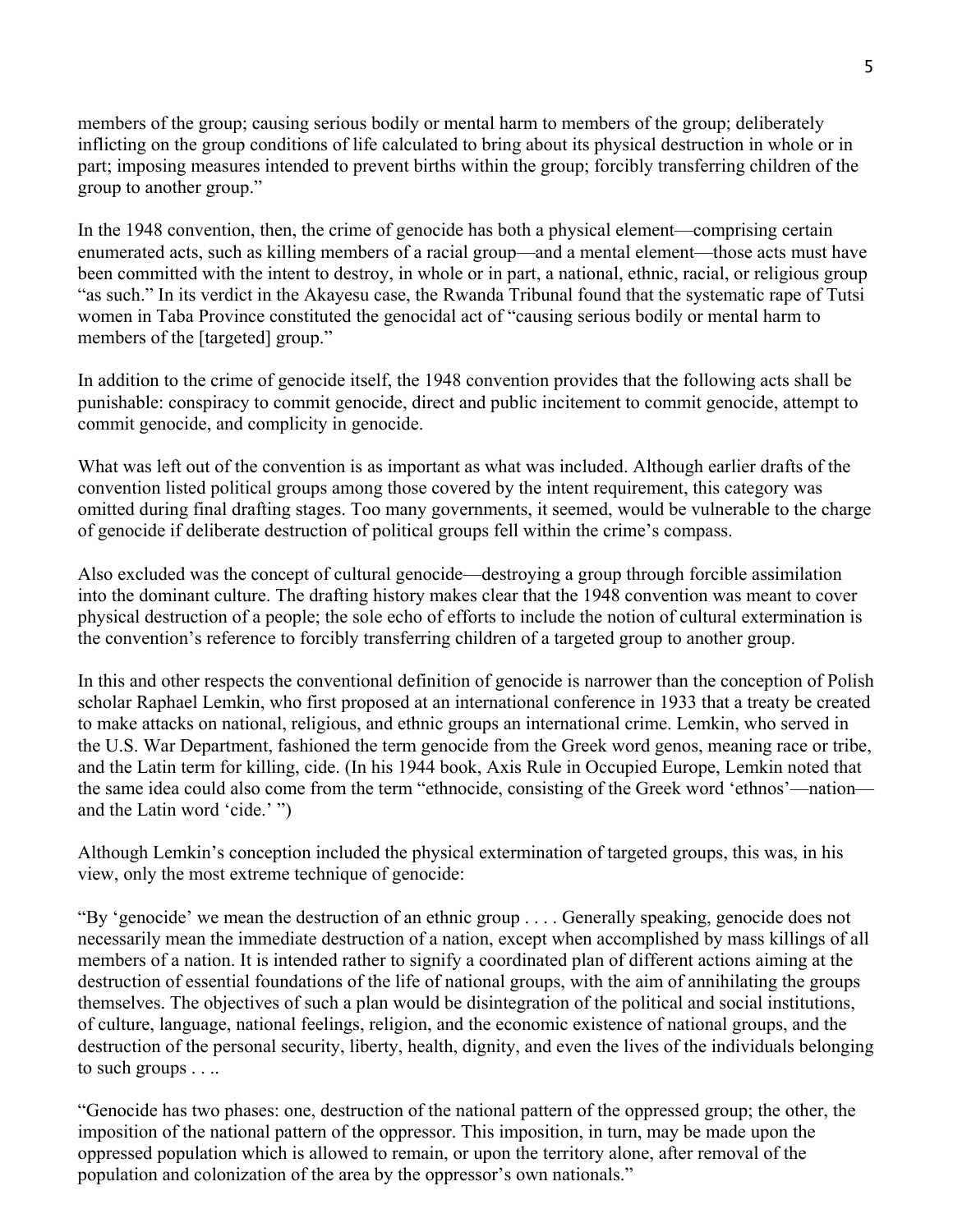Four years would pass before Lemkin's crime was recognized in an international treaty, but the legal foundation was laid during the 1945 Nuremberg and other postwar prosecutions. Although the Nuremberg Charter did not use the term genocide, its definition of crimes against humanity overlapped significantly with Lemkin's conception of genocide. The term genocide was used in the indictment against major war criminals tried at Nuremberg, who were accused of having "conducted deliberate and systematic genocide, viz., the extermination of racial and national groups, against the civilian populations of certain occupied territories in order to destroy particular races and classes of people and national, racial or religious groups." Nuremberg prosecutors also invoked the term in their closing arguments, and it also appeared in the judgments of several U.S. military tribunals operating in Nuremberg.

Shortly after the trial of major war criminals at Nuremberg, the UN General Assembly adopted a resolution affirming that genocide is a "crime under international law." In its preamble, the 1946 resolution termed genocide "a denial of the right of existence of entire human groups, as homicide is the denial of the right to live of individual human beings."

The comparatively narrow terms of the 1948 convention—in particular, its exclusion of political groups and its restrictive intent requirement—have enabled political leaders to raise doubts about whether probable genocides satisfy the convention's stringent criteria. Did the authors of the Anfal campaigns of 1988, in which at least fifty thousand Iraqi Kurds are estimated to have been massacred, intend to kill Kurds "as such" or, in the words of one leading scholar, was their aim to eliminate "the Kurdish movement as a political problem?" Did Serb perpetrators of ethnic cleansing in Bosnia intend to destroy Muslims and Croats "as such," or did they "merely" seek to establish homogeneous Serb control over coveted territory?

As these questions suggest, a key source of ambiguity is the meaning of the 1948 convention's intent requirement. Although the drafting history is somewhat ambiguous, I believe that it is a mistake to treat the convention's use of the term intent as though it were synonymous with motive. That Serb perpetrators of ethnic cleansing may have slaughtered Muslims so that they could obtain control over territory does not negate their intent to destroy Muslims "as such" in order to achieve their ultimate goal.

The Genocide Convention imposes a general duty on States parties "to prevent and to punish" genocide. Those charged with genocide are to be tried either in the State where the crime occurred or "by such international penal tribunal as may have jurisdiction with respect to those Contracting Parties which shall have accepted its jurisdiction." Although the convention does not mention a third possibility—prosecution in a third State—it is now well established that any State can assert jurisdiction over crimes of genocide, wherever the crimes occurred and whatever the nationality of the perpetrators and victims.

In addition to individual criminal responsibility for genocide, the convention also establishes State responsibility—that is, international legal responsibility of the State itself for breaching its obligations under the convention. Parties to the convention can bring a case before the International Court of Justice alleging that another State party is responsible for genocide. As noted above, the first case of this sort was brought against Yugoslavia by Bosnia-Herzegovina in 1993 and is still pending.

Article 8 of the convention contemplates measures not only to punish genocide, but also to stop it in its tracks: "Any Contracting Party may call upon the competent organs of the United Nations to take such action under the Charter of the United Nations as they consider appropriate for the prevention and suppression of acts of genocide or any of the other acts enumerated in article 3." States that are parties to the convention could, for example, seek Security Council authorization to use military force to stop genocide being committed in another country.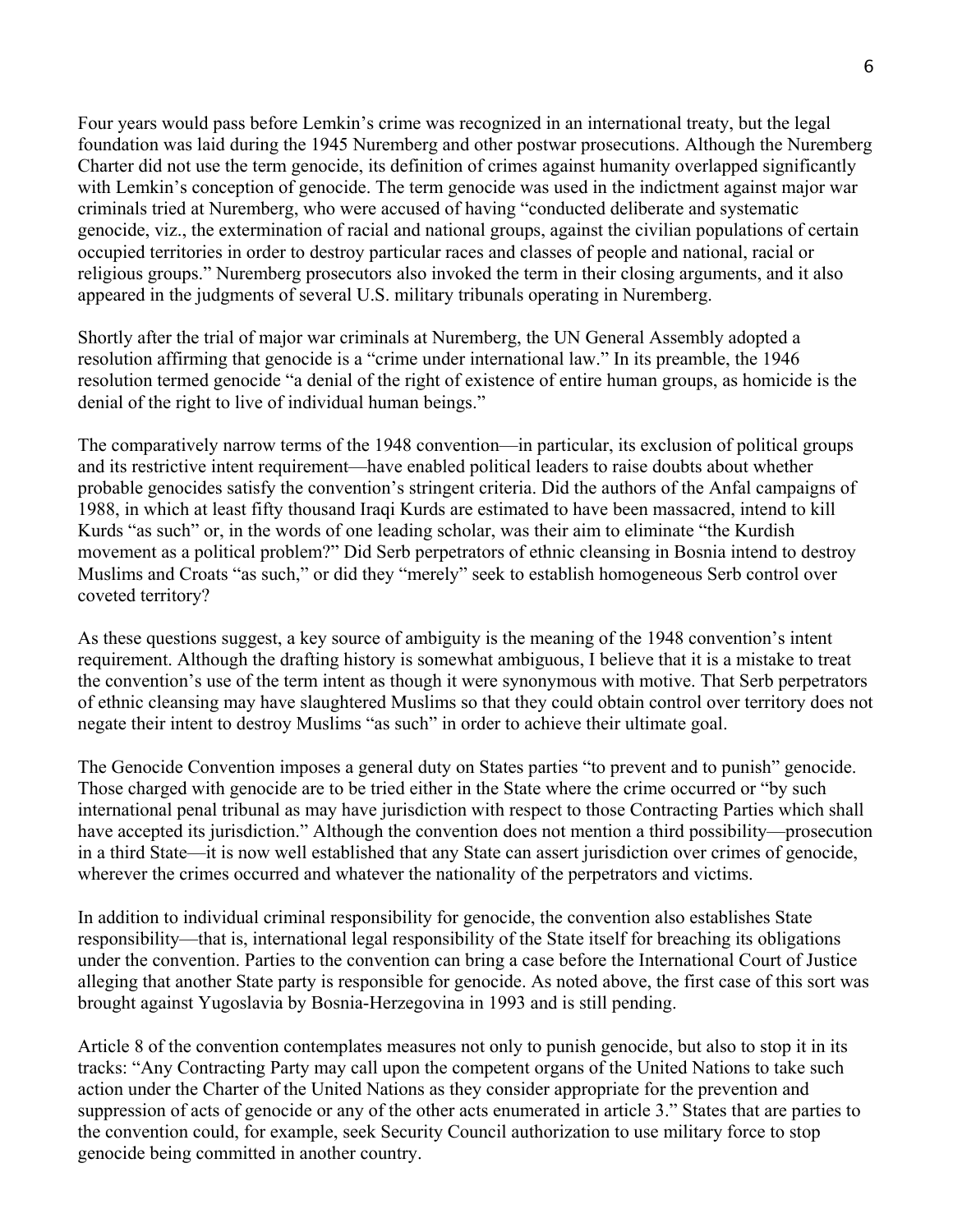Finally, although treaties themselves are binding only on States that are parties to the treaties, in a 1951 advisory opinion the International Court of Justice observed that the principles underlying the Genocide Convention are part of customary international law, which binds all states.

#### **Genocide in History**

Although Lemkin implied that Nazi crimes were fundamentally different from any previously committed, Hitler's "Final Solution" was not the first campaign of extermination that would meet Lemkin's definition of genocide. The systematic extermination of Armenians by the Young Turks beginning in April 1915 was the first genocide in this century. Emboldened by the world's acquiescence in the slaughter of Armenians—over 1 million are estimated to have been put to death—Hitler is famously reported to have reassured doubters in his ranks by asking, "Who after all is today speaking of the Armenians?"

Among more recent episodes of wholesale slaughter, at least some scholars have concluded that the Turkish massacre of Kurds in the district of Dersim in 1937–1938, the massacre of Hutus by Tutsi perpetrators in Burundi in 1972, the Khmer Rouge campaign of extermination in the mid-1970s, and the 1988 Anfal campaign against Iraqi Kurds meet the legal definition of genocide.

Among these cases, perhaps none better illustrates the complexities of the 1948 convention's definition of genocide than the case of Cambodia. In view of the magnitude of the carnage there—1.5 million out of Cambodia's 7 million citizens are believed to have died as a result of Khmer Rouge policies—there has been a keen desire to affix the term genocide to their crimes. Since, however, both the perpetrators and the majority of victims were Khmer, reaching this conclusion has required agile legal reasoning. Some scholars have invoked the concept of auto-genocide, arguing that it is possible to satisfy the 1948 convention's definition even when the perpetrators sought to kill a substantial portion of their own ethnic/national group. Others, more conservatively, have conceded that the vast majority of victims were killed for reasons that may be broadly termed political, but note that certain minority groups, such as the Muslim Cham and Khmer Buddhists, were specially targeted for destruction and argue that at least the crimes against these groups were genocidal.

While some campaigns of extermination more clearly qualify as genocide than others—the Holocaust and the 1994 Rwandan genocide are instances—the truth is that plausible arguments can be raised with respect to most cases of possible genocide. In the absence of judicial resolution or political resolve, virtually any case of genocide can be questioned. The first defendant tried before the Rwanda Tribunal argued, for example, that the massacres in Rwanda were politically motivated, a gruesome manner of waging civil war. In response the tribunal concluded that, "alongside the conflict . . . genocide was committed in Rwanda in 1994 against the Tutsi as a group." That the execution of this genocide "was probably facilitated by the conflict" did not negate the fact that genocide occurred.

The dearth of precedents enforcing the convention—a grim testament to the international community's failure of will—has for decades left experts able to do little more than argue knowledgeably about whether well-known candidates for the label "genocide" meet the legal definition. The ambiguities built into the Genocide Convention can finally be resolved only when States are willing to acknowledge forthrightly that genocide has occurred and to enforce the law of conscience.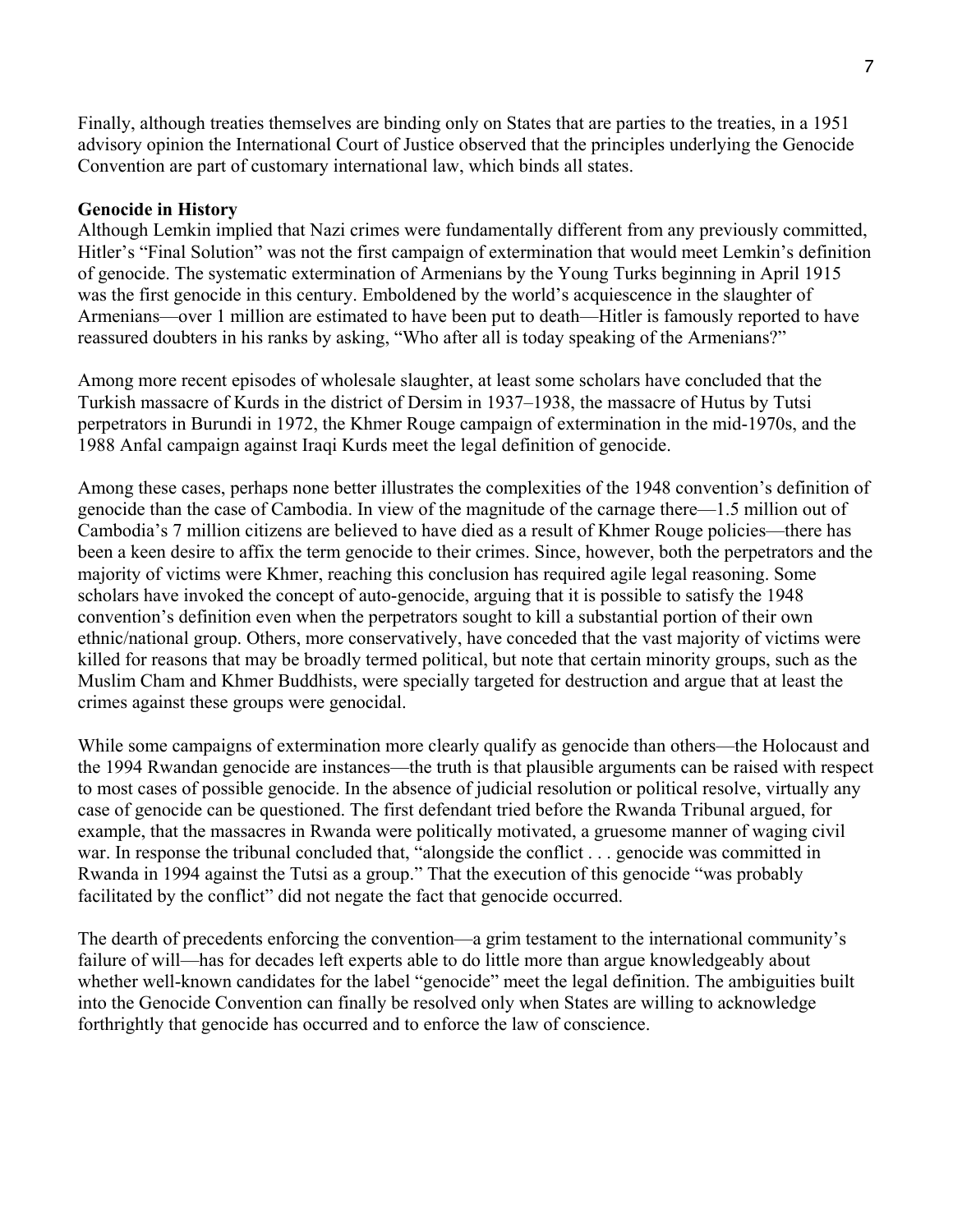

United Nations Mission in Liberia (UNMIL)

## **UNMIL Public Information Office Complete Media Summaries 17 December 2007**

*[The media summaries and press clips do not necessarily represent the views of UNMIL.]*

## **Newspaper Summary**

#### **Court orders medical examination as treason suspect claims impotency**

*(The Inquirer, Daily Observer, Heritage and The News)* 

- The Criminal Court "A" at the Temple of Justice has ordered a medical examination for treason suspect Andrew Dorbor as a result of claim that he is sexually impotent due to torture he underwent at the headquarters of the National Security Agency.
- The court has, accordingly, mandated its clerk Moses Wesseh to send a correspondent to the UN Secretary-General's Special Representative to Liberia requesting him to provide three medical doctors to examine defendant Dorbor.
- Presiding Judge Charles Williams ruled that both lawyers of the prosecution and defense be present during the medical test and should present results of the examination in court on Tuesday.
- The judge's ruling follows a submission made by prosecution that the testimony provided by suspect Dorbor alleging impotency created doubt and only a medical check-up could verify such claim.

#### **Liberia bestows highest honor on outgoing SRSG Alan Doss**

*(The Monitor, New Democrat, The Analyst, Public Agenda, and Liberian Express)*

- The United Nations Mission in Liberia continues to receive public acclamation for its peacekeeping role including support to the country's economic revitalization. This overwhelming public recognition of the mission's works was reechoed by several local dailies and the Government following an investiture during which the Government honored the outgoing SRSG. Mr. Alan Doss for his invaluable contribution towards the restoration of peace and democracy in Liberia.
- Mr. Doss was admitted into one of the country's highest distinctions, the Humane Order of African Redemption, with the rank of Knight Great Band for distinguished services rendered Liberia and its people.

#### **Lawmakers to resume investigation into bribery allegations January** *(The News)*

- - [sic:] In a release, the Press Bureau of the House of Representatives says investigation into a bribery allegation at the House of Representatives which the Lawmakers began in February this year could not continue due to the House's Agriculture Break which started in September, 2007. The Bureau said the House is not ignoring calls for an independent probe into the allegation, and emphasized that all legal instruments under the jurisdiction of the Judiciary Committee will be applied in order to dispose the matter as soon as the House resumes business next January.

#### **Ex-Liberian leader seeks out of court settlement in criminal case**

*(Plain Truth, The Analyst, Public Agenda, Daily Observer, Liberian Express and The News)* 

• Former transitional Head of State Charles Gyude Bryant is seeking out of court settlement in the ongoing Economic Sabotage case for which he is accused and being prosecuted. Mr.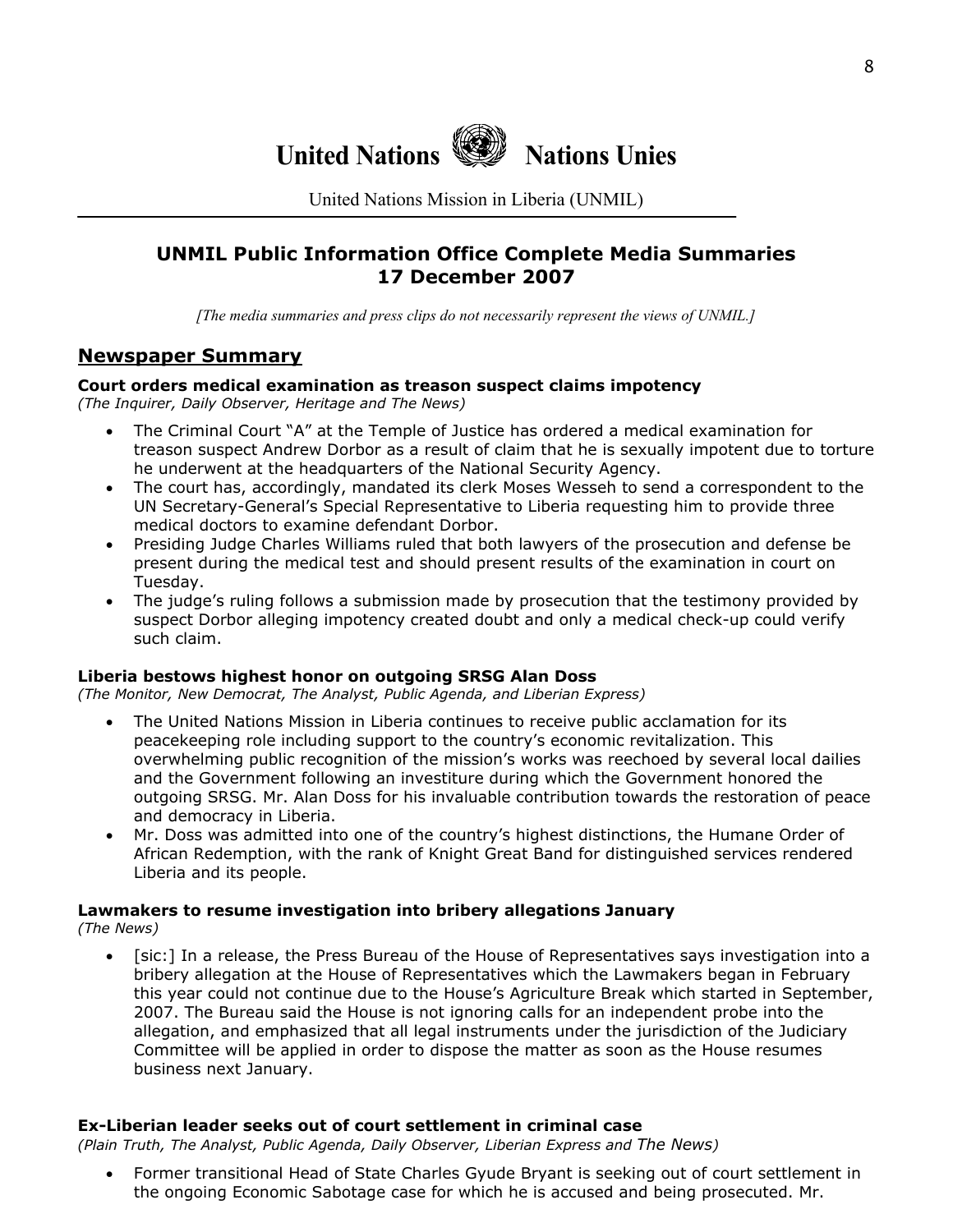Bryant, last Thursday night met with President Ellen Johnson Sirleaf during which he suggested for out of court settlement of the case. According to the Executive Mansion, Mr. Bryant informed the President that he was interested in 'putting behind him' the trial.

#### **Opposition Party wants treason trial aborted**

*(The Analyst, Liberian Express, The Monitor and Heritage)* 

- The opposition Liberty Party in a press statement widely circulated in Monrovia is opting for the Government to abort the ongoing treason trial on the grounds that the trial is based on a 'faked coup' attempt.
- Even though the Liberty Party wants the government drop charges against those suspected of planning to overthrow the government, it is not known whether the government will interfere in such a legal matter, particularly in the face of its commitment to the rule of law.

## **Radio Summary**

**Radio Veritas** *(News monitored today at 9:45 am)*

#### **SRSG Doss Admitted to Prestigious Liberian National Order**

 *(Also reported on Truth FM, Star and ELBC Radio)* 

#### **Media Group Holds Workshop on Popular Understanding of Rights**

• Speaking at the end of a workshop in Grand Kru County, the Chairman of the Center for Media Studies and Peace-building (CEMEPS), Abdullah Kamara said that the development of Liberia depends on how well basic human rights are respected and applied. He called on participants of the workshop to apply such rights to their daily lives and ensure that the rights of others are equally respected to ensure a culture of peace and understanding of social, economic and cultural rights.

 *(Also reported on Truth FM, Star and ELBC Radio)* 

#### **US-based Group Encourages Liberians in America to Sue US Government**

• In an interview, the US-based Universal Human Rights International Director Tullay Kruah called on Liberian refugees in America to take the US Homeland Security Department to court for allegedly denying them equal protection by not allowing them the opportunity to work. *(Also reported on Truth FM, Star and ELBC Radio)* 

#### **President Sirleaf Launches Campaign on Population Census**

• The Liberia Institute of Statistics and Geo-Information Services (LISGIS) said that President Ellen Johnson Sirleaf will tomorrow, Tuesday launch a public awareness campaign on the 2008 national population and housing census. The Institute's Executive Director, Dr. Edward Liberty told a news conference Sunday that the census's flyers, stickers and posters distribution will take place today in Monrovia.

*(Also reported on Truth FM, Star and ELBC Radio)* 

\*\*\*\*